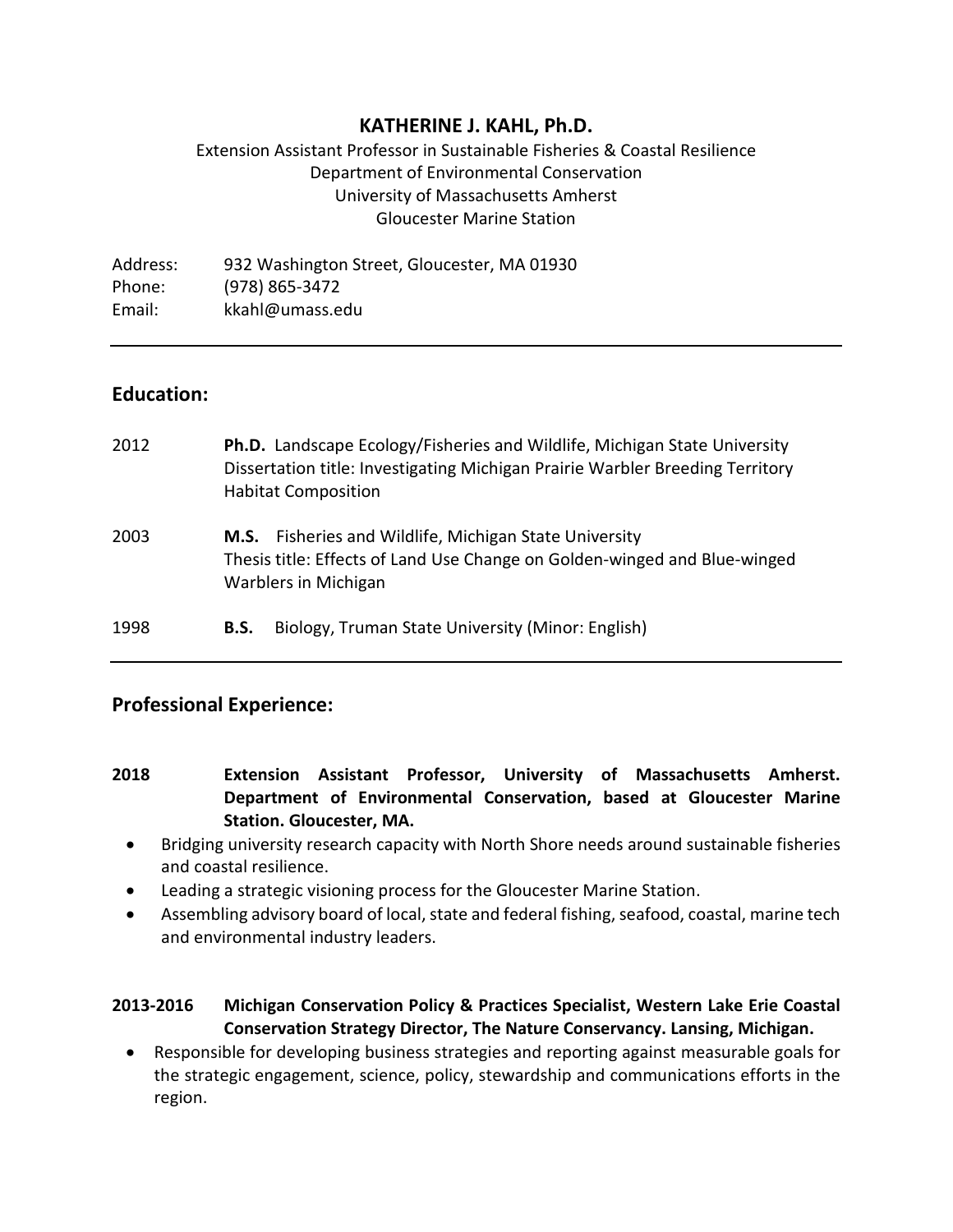- Managed the Western Lake Erie (WLE) [Coastal Conservation Visioning](http://www.nature.org/wlecoastal) project, encompassing 150 miles of WLE coastline, bolstered by a \$1 million regional energy foundation grant. Oversaw development of a GIS-based decision tool to map where conservation actions could optimally achieve multiple ecological and human well-being goals at the lowest socioeconomic cost. Designed and led stakeholder workshops to vet the work with municipal, state, federal, university, tribal and private industry partners; held follow-up webinars to relay how their input was used. Developed a website to communicate the work; presented at numerous local, regional and professional meetings and co-authored a peer-reviewed publication.
- Expanded the work to TNC's global Coastal Resilience platform, where I was awarded a NOAA Digital Coast Fellow (2016-2018) to create [coastal resilience web apps,](http://coastalresilience.org/project/western-lake-erie/) allowing users to visualize flood scenarios in priority coastal wetland restoration areas identified by the WLE Coastal Conservation Visioning process.
- Invited to be a Core Coastal Working Group member of the Upper Midwest and Great Lakes Landscape Conservation Cooperative (LCC), where our WLE model and stakeholder engagement workshop design was extended northward to Lake Huron, engaging new local and regional partners and to Green Bay, Wisconsin.
- Managed development of the Conservancy's Great Lakes Coastal business plan and worked with Wisconsin staff to bridge LCC and Conservancy coastal conservation planning initiatives.
- Grant administration

#### **2010-2013 Climate Change Ecologist, The Nature Conservancy. Lansing, Michigan.**

- Worked with a multi-disciplinary team of Conservancy staff and partners to develop and communicate ways to incorporate climate considerations into conservation and business strategies for the Great Lakes region.
- Developed five [case studies](https://www.nature.org/ourinitiatives/regions/northamerica/areas/greatlakes/explore/climate-adaptation-case-studies.xml) and an accompanyin[g website](https://www.nature.org/ourinitiatives/regions/northamerica/areas/greatlakes/explore/adapting-to-climate-change-in-the-great-lakes.xml) and [video](https://youtu.be/lvqUzgWXCkY) to illustrate tangible examples of climate adaptation strategies in forest, freshwater, agriculture and coastal systems across the eight Great Lakes states.
- Executive Council member of the NSF-funded [Climate Adaptation Collaboratory.](https://adapt.nd.edu/) Helped shape web content, create visual examples of climate adaptation "workflows" and led weekly meetings with partnering University of Notre Dame colleagues.
- Moderated two Detroit Public Television (PBS) panel discussions entitled Investing in [Nature](http://www.greatlakesnow.org/2013/07/great-lakes-now-connect-investing-in-nature/) and [Beaches.](http://www.greatlakesnow.org/connect/#beaches) The discussions, showcasing regional experts, explored how the natural resources of the Great Lakes basin sustain our way of life and how businesses and municipalities are investing in nature, not only to preserve these lifestyle benefits, but to improve their business bottom line and competitive marketplace advantage.
- Grant administration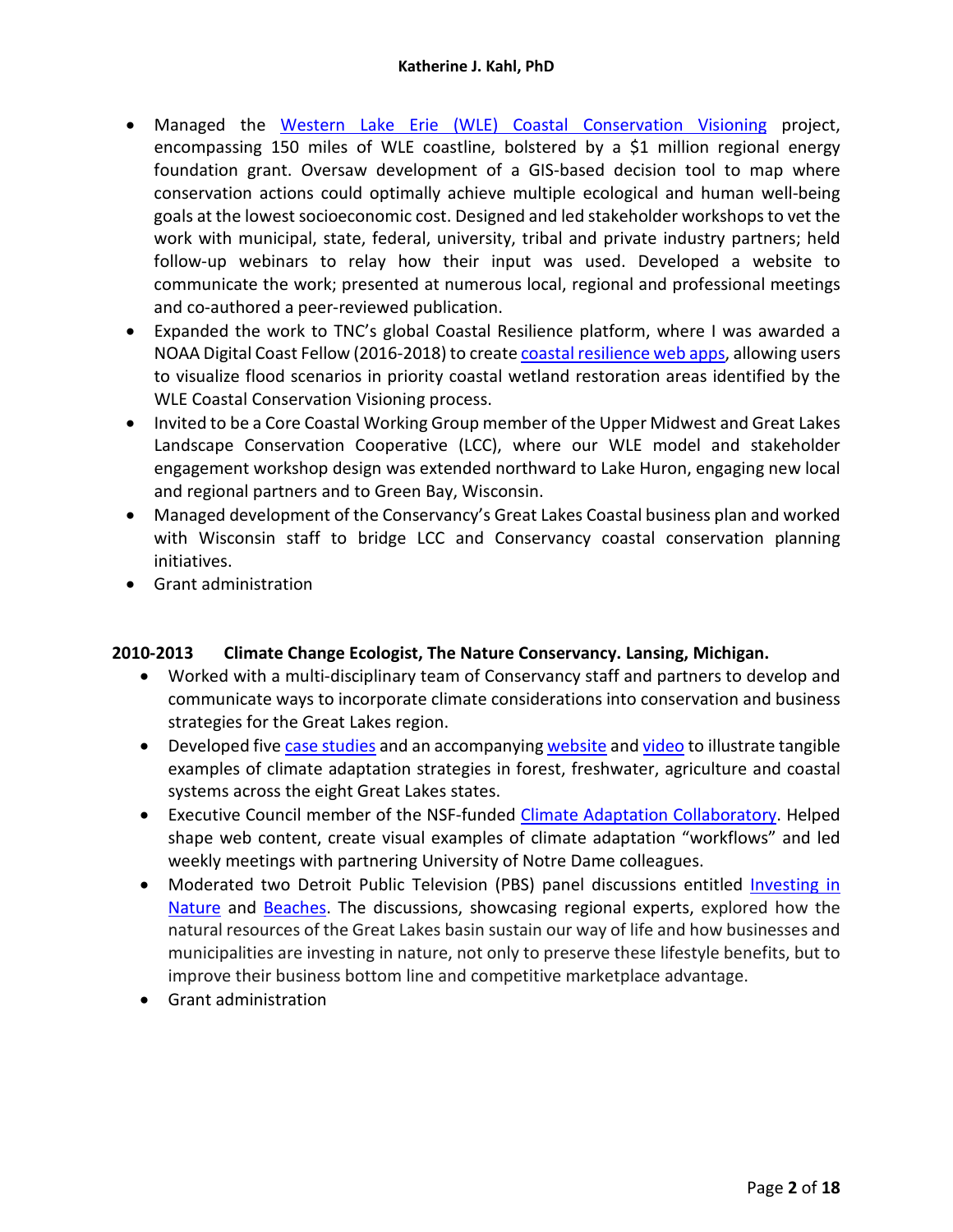## **2008-2010 Director of Conservation & Policy Research, Heart of the Lakes Center for Land Conservation Policy. Grand Ledge, Michigan.**

- Developed and lead implementation of annual research agenda to support Michigan's 30 regional land trusts and to help guide the policy agenda
- Developed, fundraised for and implemented new programs to advance land protection
- Developed the [Envision MI Lands](http://www.heartofthelakes.org/envision-mi-lands.html) program and supporting reports, factsheets and conservation plan matrix to strengthen the fundraising, policy advocacy and land protection capacity of Michigan land conservancies in land conservation planning
- Mapped federal, state, and nonprofit land protection priorities to identify collaboration opportunities
- Provided expert testimony to state House and Senate Committees communicated priorities to federal congressional delegation; advocated for policies that support Michigan's natural resources
- Served as the primary organizational representative for several state, federal, and nonprofit work groups
- Provided outreach and education on organizational goals and work products to stakeholders
- Facilitated an internal Policy Advisory Committee comprised of statewide conservation leaders to inform our policy agenda
- Led development of 2009-2011 organizational Strategic Plan
- Managed development and implementation of 2008-2010 Communications Strategy
- Grant administration

# **2006-2008 Project Manager, Green Infrastructure Initiative, West Michigan Strategic Alliance. Grand Rapids, Michigan.**

- Managed creation of a new, seven-county program to connect local government, business, and conservation organizations who shared regional land use interests. Key to my role was translating conservation in terms of economic prosperity, increased quality of life, and environmental sustainability to elected officials, planning commissions, and conservation partners
- Developed a three-year strategic plan, funding plan, and governance structure
- Created website content, factsheets, presentations and other outreach materials
- Worked with a 25-person board of directors comprised of local, regional, state and federal government representatives, private industry and nonprofits
- Planned and orchestrated two annual conferences attracting internationally recognized speakers
- Leveraged in-kind resources for multi-jurisdictional conservation planning workshops
- Grant administration

## **2003-2005 Internship with Wildlife Division Chief and State Director, Michigan Department of Natural Resources. Lansing, Michigan.**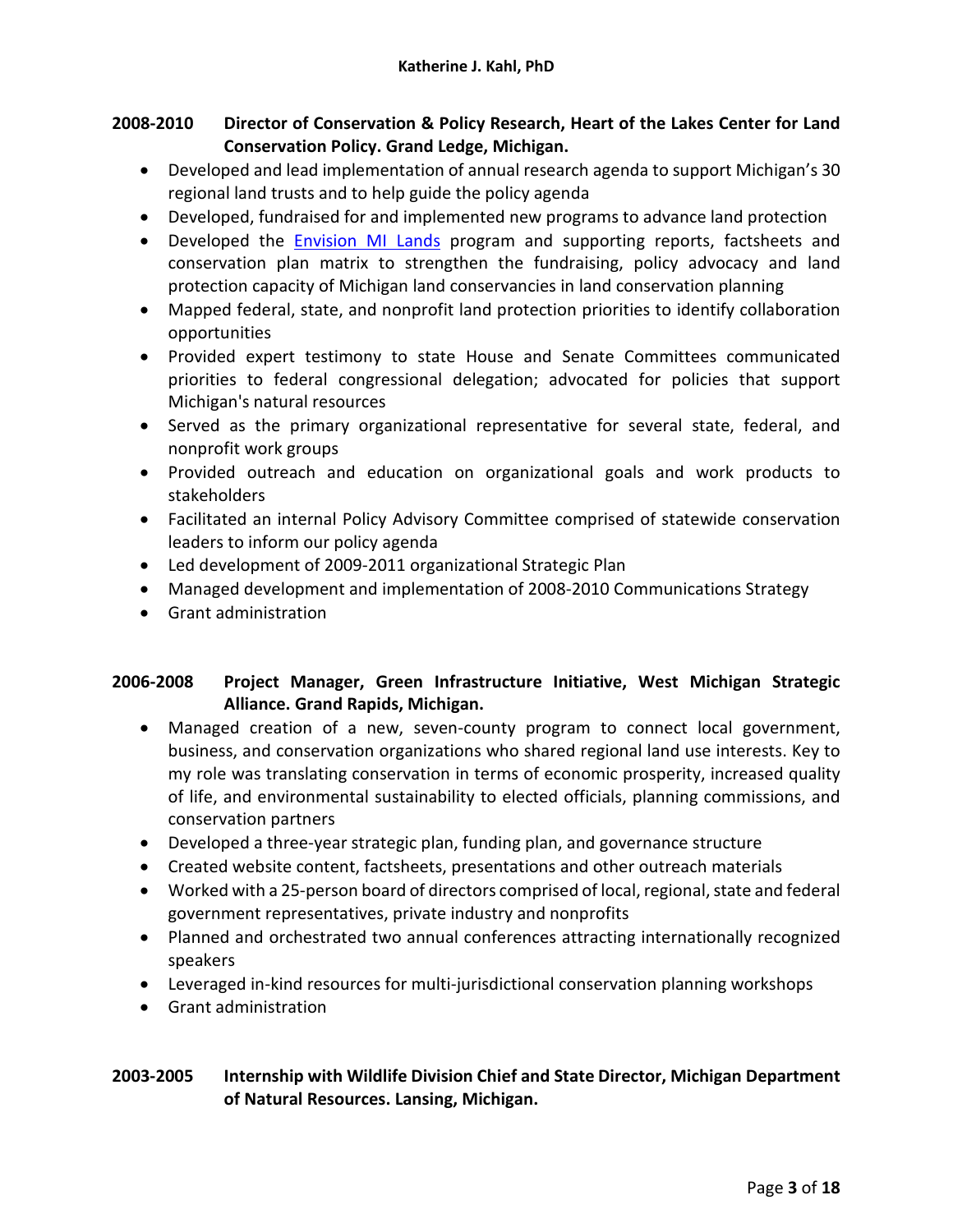- Researched nontraditional funding mechanisms
- Participated in weekly Division Section Head meetings and monthly state-wide Management Team meetings
- Assisted the Director on special projects
- Facilitated research partnerships and subsequent outreach strategies between the Michigan State University and the Department of Natural Resources

#### **2003-2012 PhD Graduate Research Assistant, Fisheries and Wildlife Department, Michigan State University. East Lansing, Michigan**

- Conceptualized dissertation topic and secured funding with the Michigan Department of Natural Resources
- Designed and analyzed statistical and spatial data collection to quantify state-endangered Prairie Warbler population status, breeding habitat composition and factors influencing occupancy along the west Michigan coast
- Selected and managed field crews to assist with data collection and entry (point count surveys, breeding territory mapping, vegetation sampling). Surveys quantified the plant composition associated with Prairie Warbler breeding territories compared to unoccupied locations

## **2000-2003 M.S. Graduate Research Assistant, Fisheries and Wildlife Department, Michigan State University. East Lansing, Michigan**

- Utilized National Breeding Bird Survey (BBS) data, satellite imagery, and GIS applications to compare land use change around BBS routes between 1978, 1993, and 2000
- Assessed breeding range shifts over time, for Golden-winged and Blue-winged Warblers in the Lower Peninsula of Michigan
- **2000 Research Assistant, Biology Department, Southern Illinois University. Edwardsville, Illinois.** 
	- Developed study design to examine seed dispersal dynamics for Eastern Leatherwood *(Dirca palustris*) in the Ottawa National Forest located in the Upper Peninsula of Michigan
	- Estimated avian species diversity and food selection differences within varying timber management types

## **1999 Research Assistant, Geography Department, Southern Illinois University. Edwardsville, Illinois.**

- Developed avian sampling methodology for the University's 3,000-acre property
- Integrated the data collection with an existing campus-wide habitat inventory and analysis database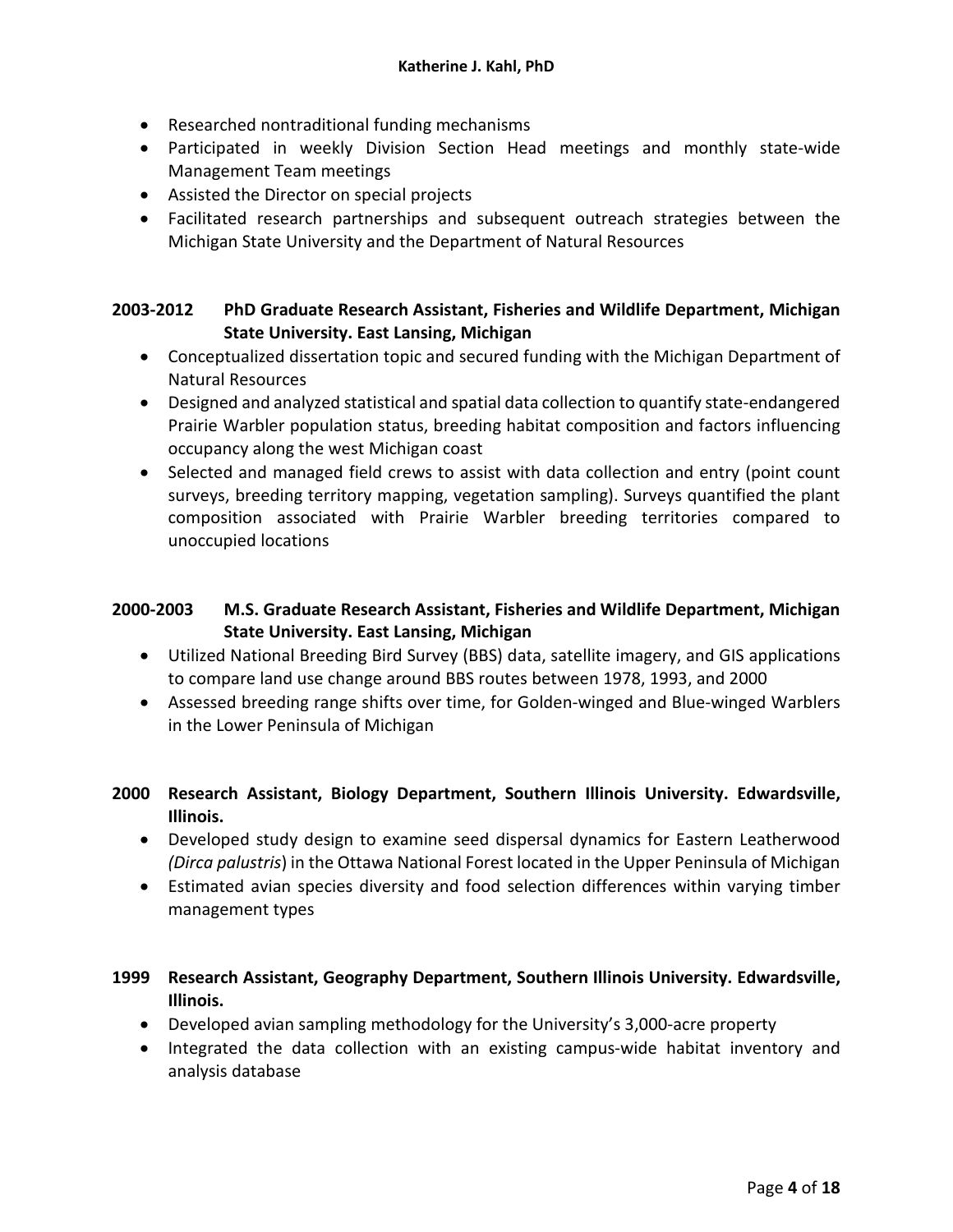# **1998-2000 U.S. Army Corps of Engineers, Student Career Experience Program (SCEP) employee, Rivers Project Office. West Alton, Missouri.**

- Assisted in 110,000-acre spatial habitat inventory planning along reaches of the Mississippi, Illinois, and Kaskaskia Rivers
- Management duties for 1,200-acre wet prairie restoration at Riverlands Environmental Demonstration Area within the Mississippi River floodplain
- Conducted weekly waterfowl surveys in the Riverlands Wildlife Refuge
- Led interpretive education about Mississippi River floodplain prairie and wildlife restoration efforts

## **1998 Wildlife Technician, Missouri Ozark Forest Ecosystem Project, Peck Ranch Conservation Area. Ellington, Missouri**

- Summer field study (May-August) for the Missouri Department of Conservation and University of Missouri, Columbia
- Assessed effects of varying timber management practices on forest bird species in the Ozark Mountains. Duties included spot-mapping, mist-netting, and banding Neotropical migratory songbirds.
- Assessed nest productivity by finding and monitoring active nests and maintained data collection records.
- Developed an independent research project to examine parasitism rates on *Epargyreus clarus* (silver-spotted skipper butterfly) *Hymenoptera* parasitoids and presented it at the University of Missouri Columbia Undergraduate Research Symposium.

## **1996 Wildlife Technician, Klamath National Forest District, U.S. Forest Service. Happy Camp, California**

- Summer field study (May-Aug) with extensive backcountry surveys and orienteering in roadless areas of northern Cascade Mountain range
- Surveyed for and reported occurrence of Marbled Murrelet, Spotted Owl, Peregrine Falcon, Bald Eagle and Northern Goshawk
- Nest-searched for new and historic endangered avian species nest sites
- Trained in forest fire management

# **Service:**

**Cape Ann Innovators Collaborative,** *Advisory Board* (2018-present). Develop events and networking opportunities to inform and inspire sustainable economic development on Cape Ann.

**CoWork Gloucester,** *Advisory Board* (2017-present). Developing a coworking space for Cape Ann telecommuters, freelancers, entrepreneurs and innovators to foster community and offer interdisciplinary cross-pollination of ideas.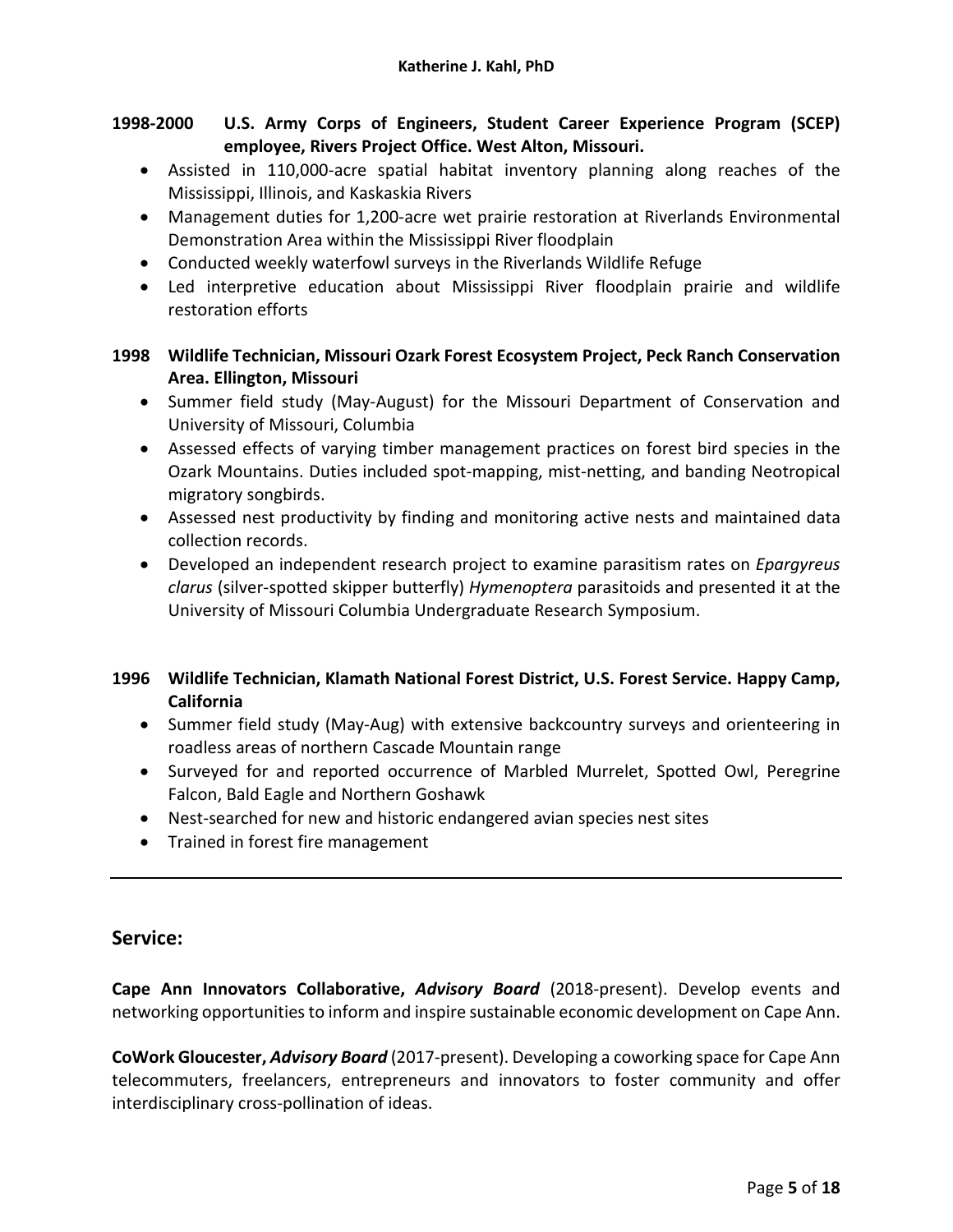**Healthy Urban Waters Center, Wayne State University,** *Advisory Board* (2016). Helped shape emerging university Center strategic focus addressing research, education, technology and public engagement priorities for Detroit and Southeast Michigan water resources.

**Southeast Michigan Council of Governments Water Forum,** *Member* (2016). Advised sevencounty economic, transportation and infrastructure leadership/administrators to align county interests with regional water quality goals.

**NOAA's Digital Coast Partnership,** *Member* (2012-2016). Collaborative community of nine national organizations that provided insight, feedback and ensured the relevancy of the data, tools, training, and information developed for coastal communities to translate data into useful information.

**Michigan Climate Coalition,** *Member* (2011-2016). Assessed and recommended climate adaptation strategies to natural resource agencies, businesses, agriculture, public health and municipalities to meet mutual goals.

**State of the Strait Conference,** *Coordinating Committee Advisor* (2015). Guided theme and organized programming for the 2015 U.S.-Canadian conference on regional conservation research and strategy advancements.

**NOAA-TNC Great Lakes Restoration Partnership,** *Project Manager* (2014-2015). Identified priority coastal restoration opportunities to meet a suite of regional goals in the Maumee River EPA-designated Area of Concern.

**EcoScore Scorecard Development for Great Lakes Clean Communities Network,** *Project Manager* (2014). Michigan State University Institute of Water Research effort to develop an ecological scorecard - a free tool to allow communities and organizations to evaluate their current condition of "ecological health" based on a set of indicators.

**Climate Adaptation Collaboratory,** *Executive Council member* (2012-2013). Guided web tool development and creation of adaptation "workflows" to step users through the adaptation process for this National Science Foundation-funded project.

**NOAA Great Lakes Regional Climate Work Group,** *Member* (2012-2015). Monthly meeting/call to share information, trouble-shoot, propose ideas to enhance the effectiveness of Great Lakes Climate adaptation practice and policies.

**Michigan Bird Conservation Initiative: Coordinating Council and Research Committee,** *Member* (2009-2011). Evaluated avian research needs with agency and university partners to target funding. Coalition of agencies, organizations, universities, and individuals working together to better understand and conserve Michigan's birds.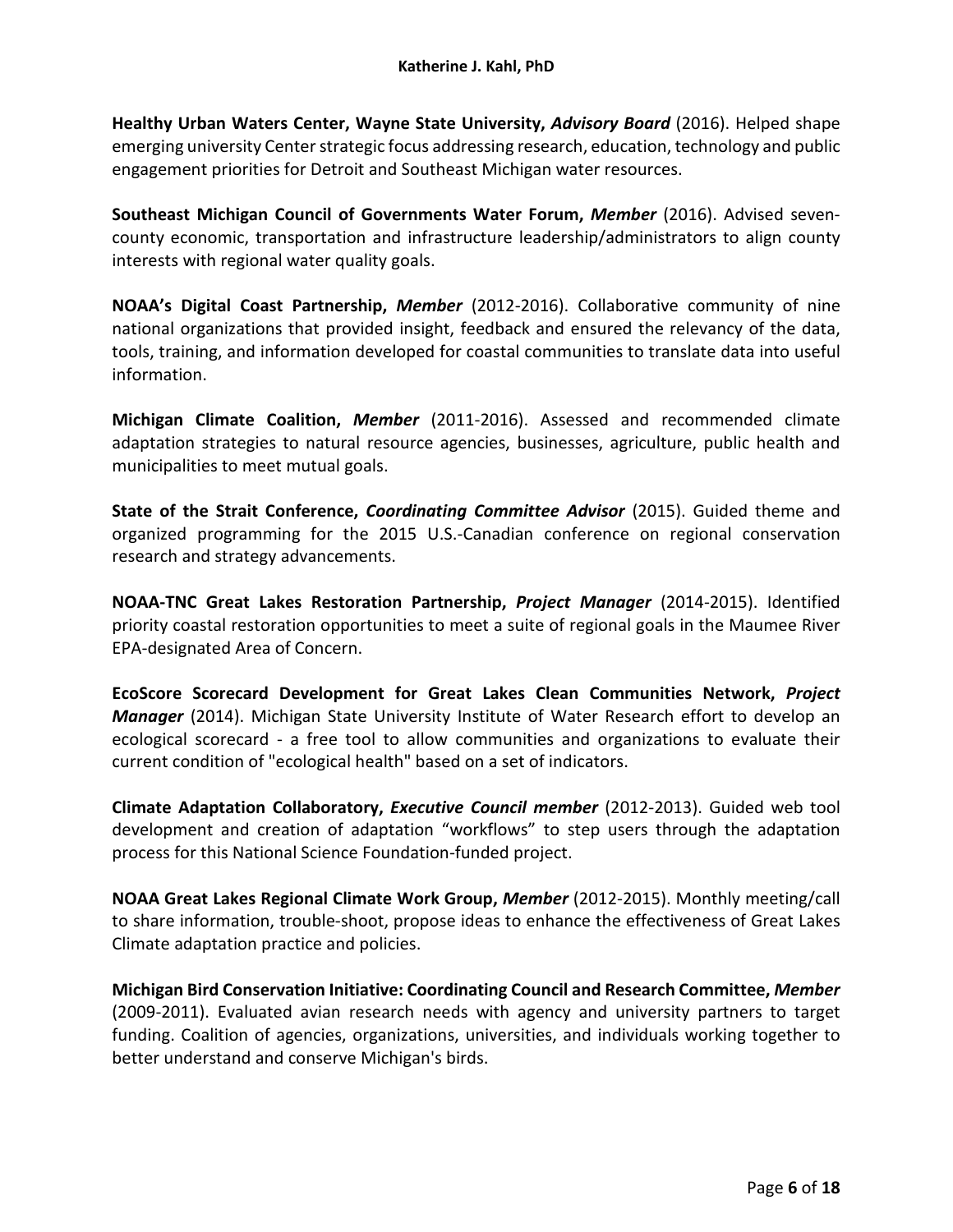**Berrien County, Michigan Bird-a-Thon,** *team member* (2001-2011). Spring bird count competition over a 24-hour period in Allegan County, Michigan to identify as many bird species as possible. As a team member, I secured pledges for number of species recorded. Over the 10 years of volunteering, our team raised \$35,000 for Southwest Michigan Land Conservancy.

**Michigan Forest Management Advisory Council,** *Appointee* (2008-2011). Appointed by Michigan Department of Natural Resources Director Humphries to contribute private land conservation perspectives and help advise on state forest management issues.

**Michigan Forest Stewardship Advisory Committee and Forest Legacy Program subcommittee,**  *Member*. (2008-2011). Provided recommendations to the State Forester in collaboration with federal and state committees that address State and private forestry issues.

**Go Green! Go Lansing! Mayor's Environmental Advisory Council: Lansing, MI, M***ember* (2007- 2008). Developed sustainability measures to support U.S. Mayor's Climate Protection Agreement.

**Michigan Economic and Environmental Roundtable,** *Member* (2006). Invited to represent the Chair of the Department of Fisheries and Wildlife, Michigan State University at a statewide forum to develop new approaches to resolving environmental, economic, and social issues affecting the sustainable use of Michigan's natural resources.

**Michigan Bird Conservation Initiative: Steering Committee,** *Member* (2003-2006). Development of Initiative's goals and objectives. Helped organize efforts for Michigan Breeding Bird Atlas II and the state Important Bird Areas database.

**Graduate Student Organization,** *President* (2005-2006). MSU Fisheries and Wildlife Department. Supervision and organization of all GSO committees including curriculum, funding, academic and career opportunities.

**Graduate Student Organization,** *Vice-President* (2004-2005). MSU Fisheries and Wildlife Department. Member of Speaker Series committee, Department Picnic Committee and new steering committee for development of a graduate student magazine available to the public highlighting research in the Department of Fisheries & Wildlife.

**Department of Fisheries and Wildlife Advisory Committee,** *Graduate Student Representative* (2004-2005). Representative for graduate student body. Met with department chair, associate chair and 3 elected faculty members to discuss current departmental issues on a bi-weekly basis.

**Search Committee, Wetland Plant Ecologist Faculty Search,** *Graduate Student Representative* (2004). Reviewed application packages and sat on interview committee. Organized graduate forums with each candidate, polled student body for candidate feedback and provided summary to the search committee.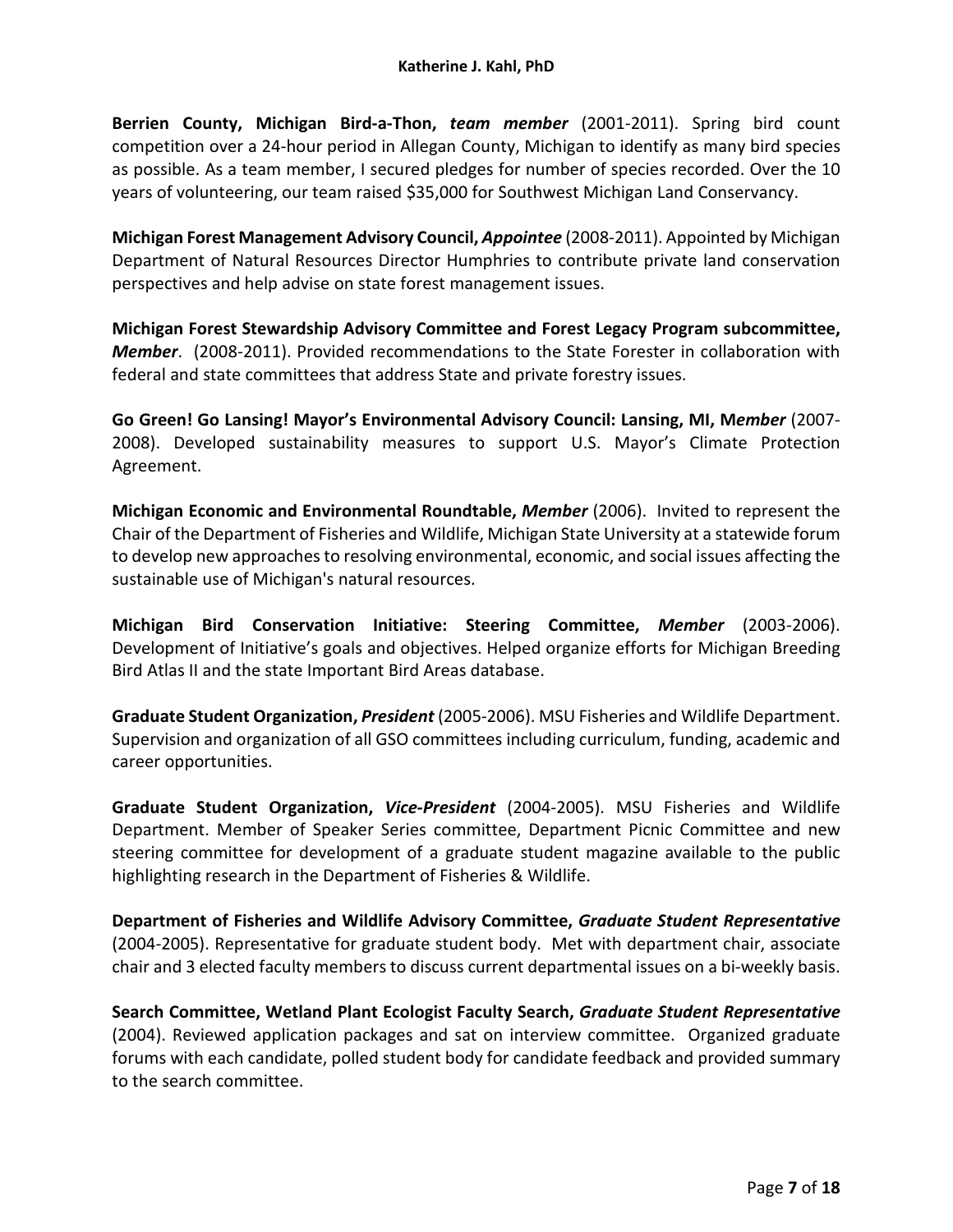**Faculty Promotion and Tenure Committee,** *Graduate representative* (2003). Reviewed existing promotion and tenure guidelines. Compared qualifications for advancement with other university departmental guidelines. Assisted in providing revised guidelines to faculty for feedback. Passed new/revised promotion and tenure guidelines.

**Michigan GAP Analysis Project** (2001). Designed avian habitat suitability models for use by Michigan Departmeent of Natural Resources. Michigan GAP is a state-wide GIS-based tool used to assist land managers in planning and evaluating conservation priorities.

## **Grants:**

**Association of State Floodplain Managers: \$25,000**. 2014. Identify user needs and outreach strategy for *Great Lakes Coastal Resilience Planning Guide*; web content development.

**NOAA Restoration Partnership**. **\$25,000.** 2012. Production of three climate adaptation case studies and accompanying video highlighting regional partnerships and the how ecological and economic impacts of lake level change will affect the Great Lakes.

**Americana Foundation. \$40,000**. 2009. Research and development of Envision MI Lands program through Heart of the Lakes Center for Land Conservation Policy.

**Carls Foundation. \$75,000**. 2009. Research and development of Envision MI Lands program through Heart of the Lakes Center for Land Conservation Policy.

**Freemont Area Community Foundation. \$8,000.** 2007**.** West Michigan Strategic Alliance: Green Infrastructure Project

**Grand Rapids Community Foundation**. **\$10,000.** 2007. West Michigan Regional Urban Design **Charrettes** 

**Michigan Department of Natural Resources, Wildlife Division**. **\$135,320.** 2003. Creating a Predictive Management Tool for Threatened and Endangered Migratory Songbirds in Michigan: identifying the appropriate management scale for Prairie Warbler populations.

**Kalamazoo Nature Center Research Department. \$4,000**. (2002-2005). Data collection for Michigan Breeding Bird Atlas II. (2001-2005).

**Kalamazoo Nature Center. \$3,000**. 2001. Data collection for Cornell Lab of Ornithology's Goldenwinged Warbler Atlas Project and Michigan Breeding Bird Atlas II.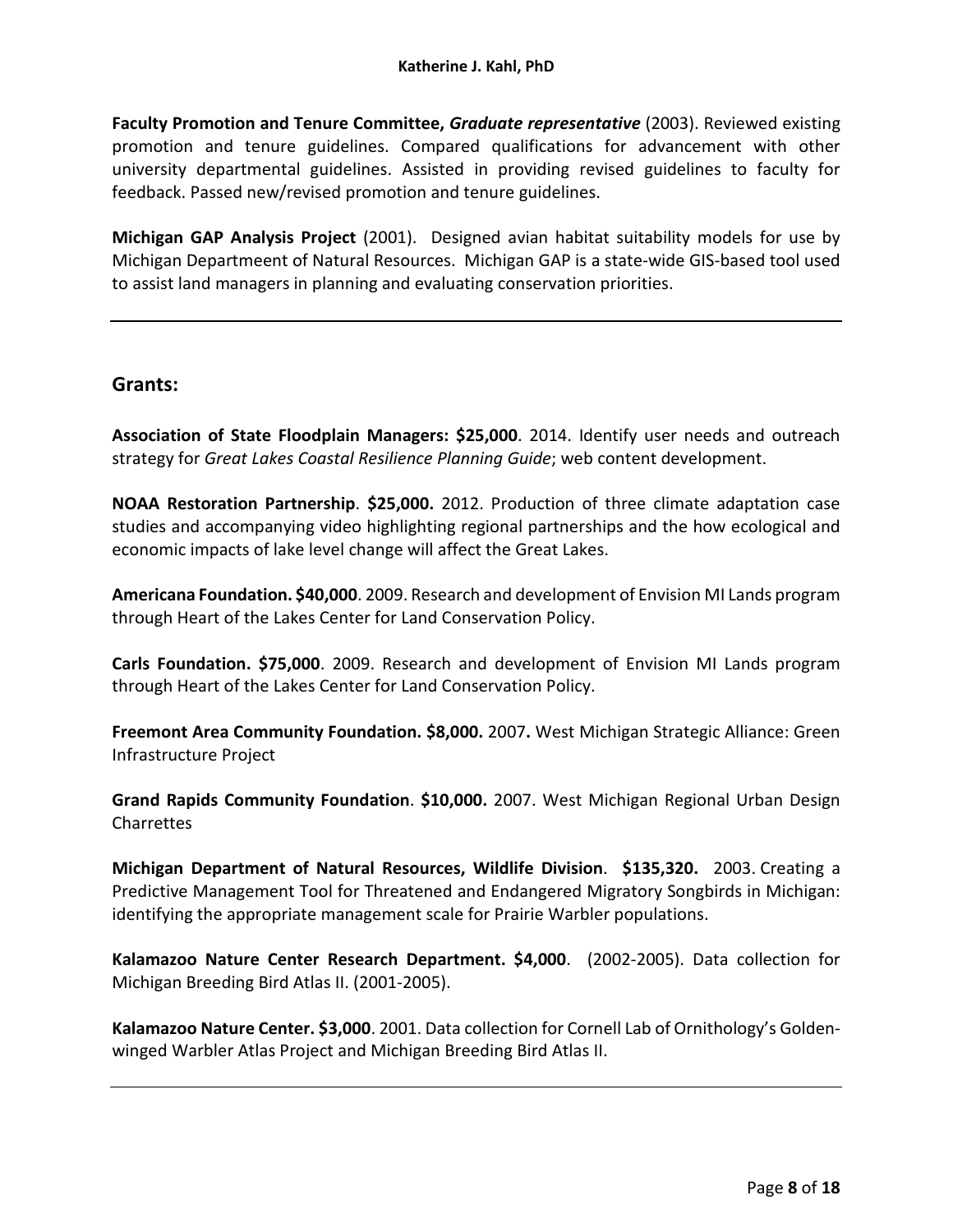# **Scholarships & Fellowships:**

**MSU Ecology, Evolutionary Biology and Behavior Program Summer Fellowship**. 2006. Assistance with summer field research. \$1,600

**NASA-MSU Professional Enhancement Award**. 2005. Student research award; funding to attend and present my research at the 2005 International Association of Landscape Ecologists conference. \$2,000

**Bill Burtness Fellowship**. 2005. Student fellowship for study of wildlife, management and land conservation. Awarded by the Rocky Mountain Goat Foundation. \$1,500

**George J. Wallace and Martha C. Wallace Award**. 2005. Student award for research in the field of Ornithology. \$2,000

**Audubon Student Research Award**. 2001. Audubon Society of Kalamazoo recognition of priority research need. \$1,500

## **Professional Development:**

**Municipal Vulnerability Preparedness Training** (2017). State certification to facilitate a community resilience building planning process for cities and towns in Massachusetts.

**Highly Effective Teams Training** (2016). Gained tools and framework for building, leading and participating in cohesive, productive, results-oriented teams.

**Emerging Leaders** (2015). Selected for a 12-month global leadership development program through the The Nature Conservancy. Four, week-long sessions were held in four different U.S. locations, with webinars and calls between, to hear from industry and thoughts leaders.

**Grants 101 Training & Non-Real Estate Contracts Training** (2013). Conservancy training on grant management techniques and process. Lansing, MI.

**Agriculture, Water Quality & Changing the Climate Conversation** (2012). The Society of Environmental Journalists & Michigan State University Knight Center for Journalism. Competitive application process for two-day climate communications training at the W.K. Kellogg Biological Station.

**Climate Communications: Addressing Your Audience** (2012). Great Lakes Integrated Sciences and Assessment Center, University of Michigan. Led by Dr. Susanne Mosier.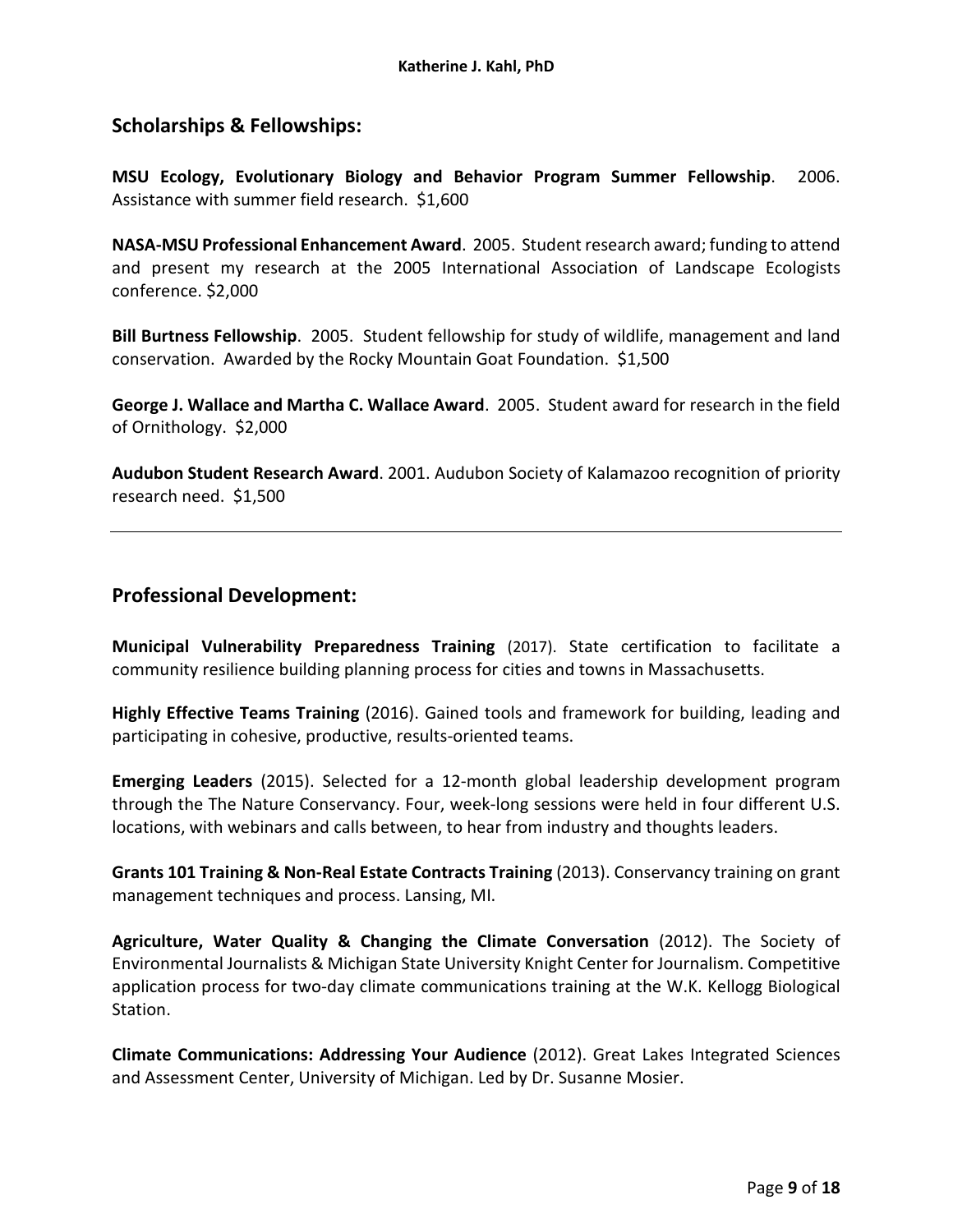**Engaging Stakeholders on Climate Change** (2012). Michigan State University Extension training in communicate climate change issues.

**Great Lakes Leadership Academy** (2008, 2011, 2015). Mentor/Coach for four state and federal staff participating in a 12-month professional development program focused on leadership, partnership-building, communications. Successful outcomes include the mentees proposing and successfully setting new performance goals and metrics with their supervisors and securing promotions.

**Natural Resources Leadership Project, Michigan** (2006). Selected for 12-month professional development program focused on leadership, partnership-building, and communications.

**Meet Michigan Program, Michigan State University** (2005). Selected for 3-day professional development experience highlighting statewide collaborations in conservation research.

# **Teaching Experience:**

**FW 424, Population Analysis and Management, Teaching Assistant** (Aug. - Dec., 2003). Provided feedback on statistical analysis and interpretation. Graded weekly lab assignments.

**FW 419, Applications of Geographic Information Systems to Natural Resources Management, Teaching Assistant** (Jan. - May, 2003). Led weekly lab sessions instructing students on GIS techniques and analysis. Provided instruction and trouble-shooting for students' independent GIS projects.

**FW 364, Ecological Problem Solving, Teaching Assistant** (Jan. - May, 2002). Assisted students with weekly laboratory assignments using GIS and statistical software. Graded laboratory assignments and exams.

# **Outreach:**

## **Refereed Publications**

Elmer, H., **K. Kahl**, D. Nelson, P. Robinson, B. Schleck, H. Stirratt. (*under review*) Evaluating a Great Lakes Coastal Community Needs-Based Approach to Climate Adaptation. Environmental Practice.

Annis, G.M., D. R Pearsall, **K. J. Kahl**, E. L. Washburn, C.A. May, R. F. Taylor, J. B. Cole, D. N Ewert, E. T Game, P. J. Doran. 2017. Designing Coastal Conservation to Deliver Ecosystem and Human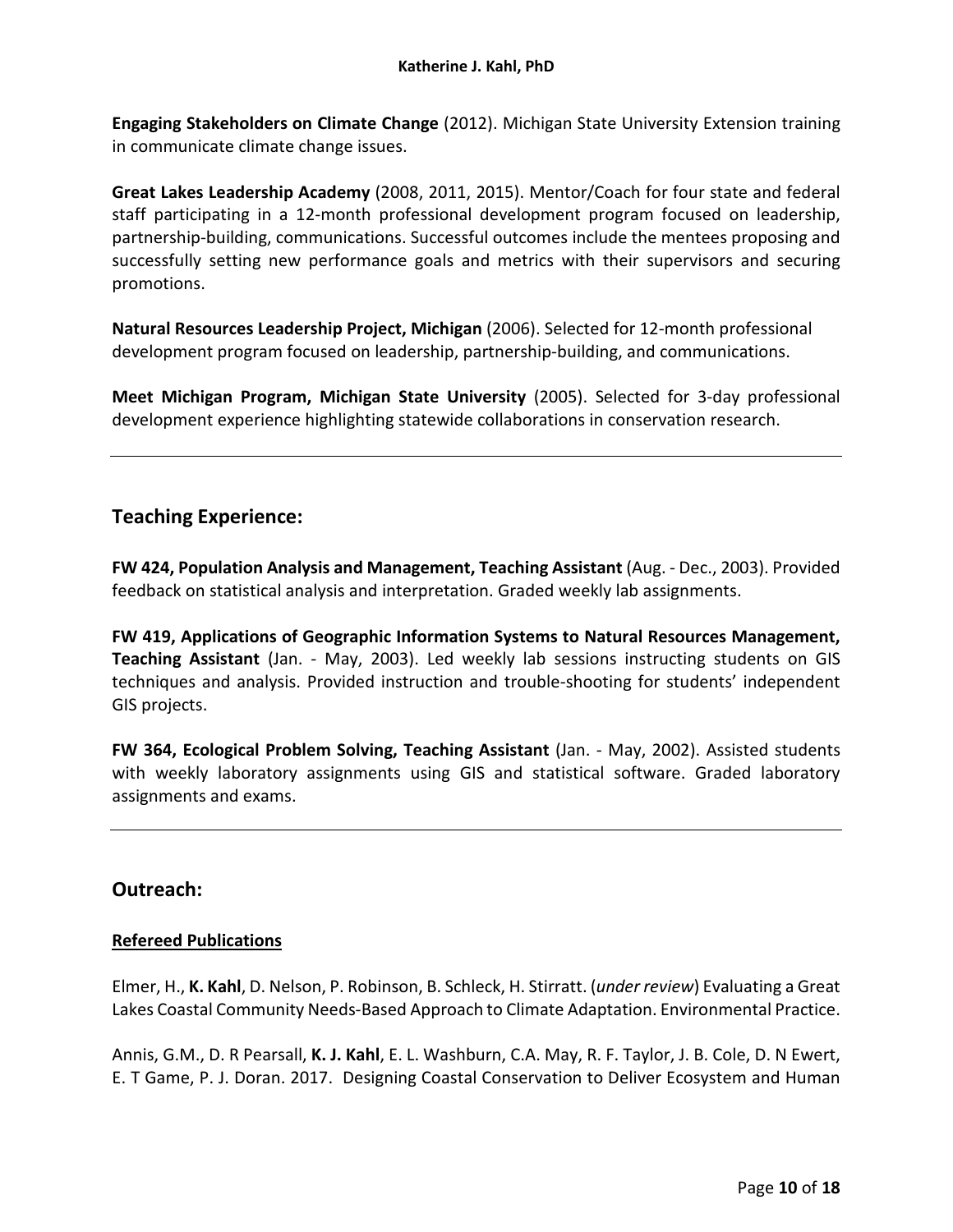Well-being Benefits. PLoS ONE 12(2): e0172458. doi:10.1371/journal.pone.0172458 <http://journals.plos.org/plosone/article?id=10.1371/journal.pone.0172458>

Petersen, B., K. Hall, **K. Kahl**, P. Doran. 2013. In Their Own Words: Perceptions of Climate Change Adaptation from the Great lakes Region's Resource Management Community. Environmental Practice. 15 (4) 371[. https://doi.org/10.1017/S1466046613000446.](https://doi.org/10.1017/S1466046613000446)

Martin, J., W. Taylor, **K. Kahl**, J. Burroughs, N. Leonard. 2008. *Leadership: A Tale of Six Mentors.* Fisheries. 33(9): 454-457

### **Non-Refereed Publications**

Francoeur, S., J. Ciborowski, J. Gannon, D. Kashian and **K. Kahl**, eds. 2016. State of the Strait: Coordinating Conservation in the St. Clair-Detroit River System. Great Lakes Institute for Environmental Research, Occasional Publication No. 9, University of Windsor, Ontario, Canada ISSN 1715-3980. [www.stateofthestrait.org](http://www.stateofthestrait.org/)

Tucker, A., **K. Kahl**, D**.** Hamilton, L. Chadderton. 2014. Harmonizing Great Lakes Regulated Species: Reconciling a Regional Patchwork of Approaches and Prohibited Species. Technical report for the Great Lakes Commission.

**Kahl, K.**J. 2010. Envision Michigan's Future: The Value of ProtectingMichigan's Natural Resources Technical Report for Heart of the Lakes Center for Land Conservation Policy. [www.heartofthelakes.org/uploads/1/9/3/9/19394581/making\\_the\\_case\\_report\\_final.pdf](http://www.heartofthelakes.org/uploads/1/9/3/9/19394581/making_the_case_report_final.pdf)

**Kahl, K.J**. 2010. Michigan Land Conservancies. Factsheet accompanying Envision Michigan's Future Report Heart of the Lakes Center for Land Conservation Policy. [www.heartofthelakes.org/uploads/1/9/3/9/19394581/eml\\_mi\\_land\\_conservancies\\_factsheet.p](http://www.heartofthelakes.org/uploads/1/9/3/9/19394581/eml_mi_land_conservancies_factsheet.pdf) [df](http://www.heartofthelakes.org/uploads/1/9/3/9/19394581/eml_mi_land_conservancies_factsheet.pdf)

**Kahl, K.J**. 2010. Protecting Michigan's Water Resources. Heart of the Lakes Center for Land Conservation Policy.

[www.heartofthelakes.org/uploads/1/9/3/9/19394581/eml\\_water\\_resources\\_factsheet.pdf](http://www.heartofthelakes.org/uploads/1/9/3/9/19394581/eml_water_resources_factsheet.pdf)

**Kahl, K.J**. 2010. Protecting Michigan's Farmland. Heart of the Lakes Center for Land Conservation Policy. [www.heartofthelakes.org/uploads/1/9/3/9/19394581/eml\\_farmland\\_factsheet.pdf](http://www.heartofthelakes.org/uploads/1/9/3/9/19394581/eml_farmland_factsheet.pdf)

**Kahl, K.J**. 2010. Protecting our Natural Infrastructure. Heart of the Lakes Center for Land Conservation Policy.

[www.heartofthelakes.org/uploads/1/9/3/9/19394581/eml\\_natural\\_infrastructure\\_factsheet.p](http://www.heartofthelakes.org/uploads/1/9/3/9/19394581/eml_natural_infrastructure_factsheet.pdf) [df](http://www.heartofthelakes.org/uploads/1/9/3/9/19394581/eml_natural_infrastructure_factsheet.pdf)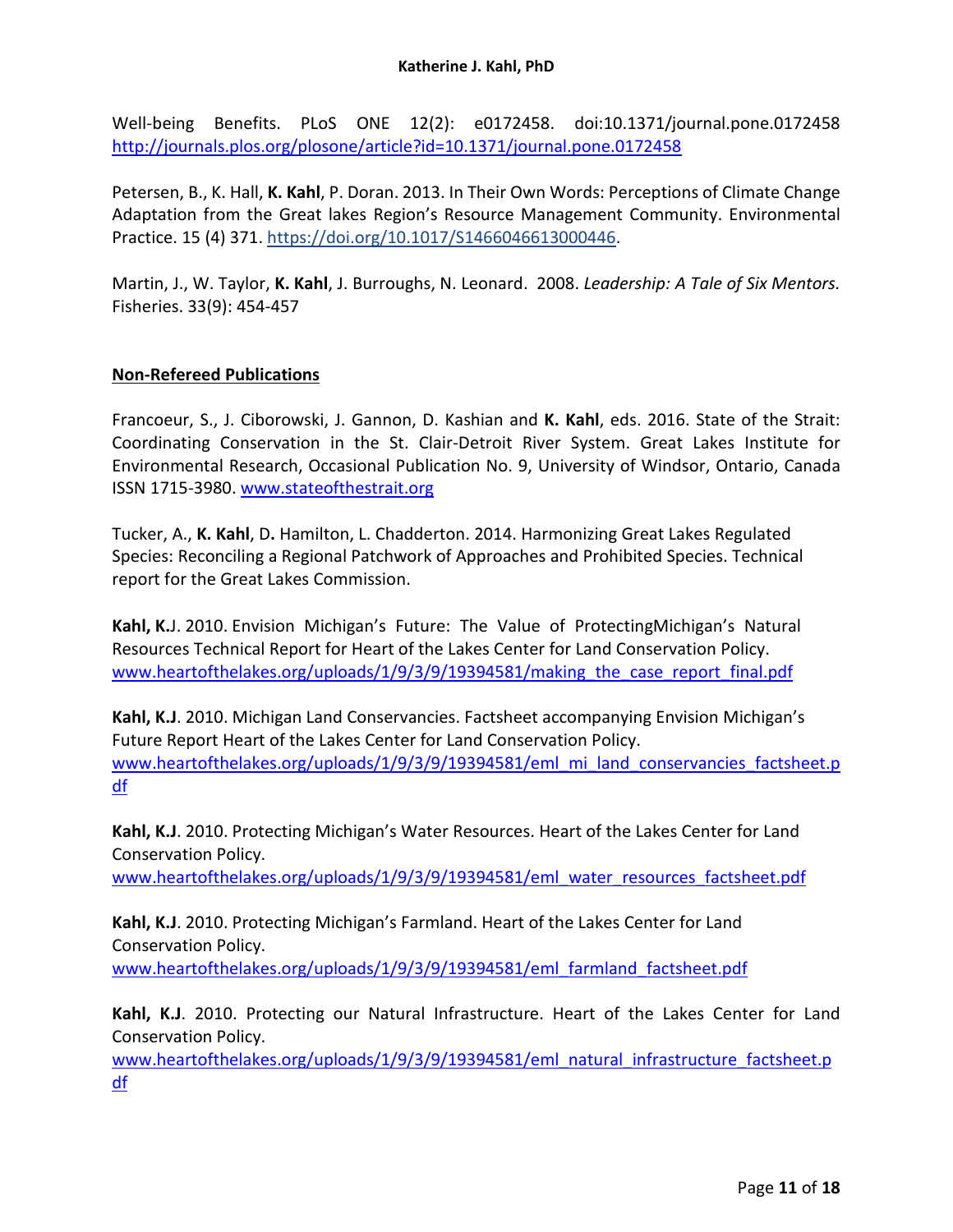**Kahl, K. J.** and B.A. Maurer. 2002. Landcover change and breeding range shifts of Golden winged Warblers *Vermivora chrysoptera* in the lower peninsula of Michigan. Pages 126-133 in Proceedings from International Association of Landscape Ecology-UK annual conference, Avian Landscape Ecology: Pure and applied issues in the large-scale ecology of birds. IALE (UK)

#### **Workshop Design:**

**Designing the Coastal Wetlands of Tomorrow: Collaborative Conservation from Saginaw Bay to Western Lake Erie,** *Planning Committee and Presenter*. (2016) Organized two regional workshops (Harrison Charter Township and Saginaw, Michigan) to introduce the Upper Midwest & Great Lakes Landscape Conservation Cooperative's Coastal Wetland Landscape Conservation Design process and aligned it with The Nature Conservancy's coastal wetland optimization mapping work in Western Lake Erie.

**Establishing a Shared Vision for Coastal Conservation in Western Lake Erie,** *Coordinator and Presenter* (2014). Led three regional workshops (Monroe, MI; Oregon, OH; Essex, Ontario) to introduce the Western Lake Erie Coastal Conservation Visioning project methods and initial mapping and analysis; requested stakeholder feedback and additional/better spatial data to improve models; linked the two-year Lake Erie Biodiversity Conservation Planning Strategy goals developed by partners with the spatial prioritization mapping presented; catalyzed desire for more focused on-the-ground conservation implementation.

**Planning for Coastal Hazards workshop,** *Steering Committee member and Presenter* (2012). Introduced applications of *[Great Lakes Coastal Resilience Planning Guide](http://greatlakesresilience.org/)* to municipal planners and conservation practitioners in this one-day workshop in Madison, Wisconsin.

**Planning for Climate Impacts workshops,** *Steering Committee Member and Presenter* (2011). Organized a three-city (Green Bay, Wisconsin; Duluth, Minnesota and Cleveland, Ohio) Great Lakes workshop series with partners from NOAA, Old Woman Creek National Estuarine Research Reserve & University of Wisconsin to relay climate change adaptation tools to municipal, state, federal, tribal and nongovernment partners.

**Natural Connections Summit: Maximizing opportunities for green infrastructure incorporation into sustainable, livable communities,** *Planning Committee* (2006). Organized, in collaboration with American Institute of Architects (AIA), a one-day workshop (Grand Rapids, MI) to engage regional planners and industries in innovative green infrastructure design. The conference set the stage for the West Michigan Urban Design Charrettes we hosted six months later.

**Natural Connections Summit: On the Path to a Green Economy – Green Infrastructure Success Stories,** *Planning Committee and Presenter* (2007). Organized second annual conference (Hudsonville, MI) with AIA to share best practices in green infrastructure planning, successful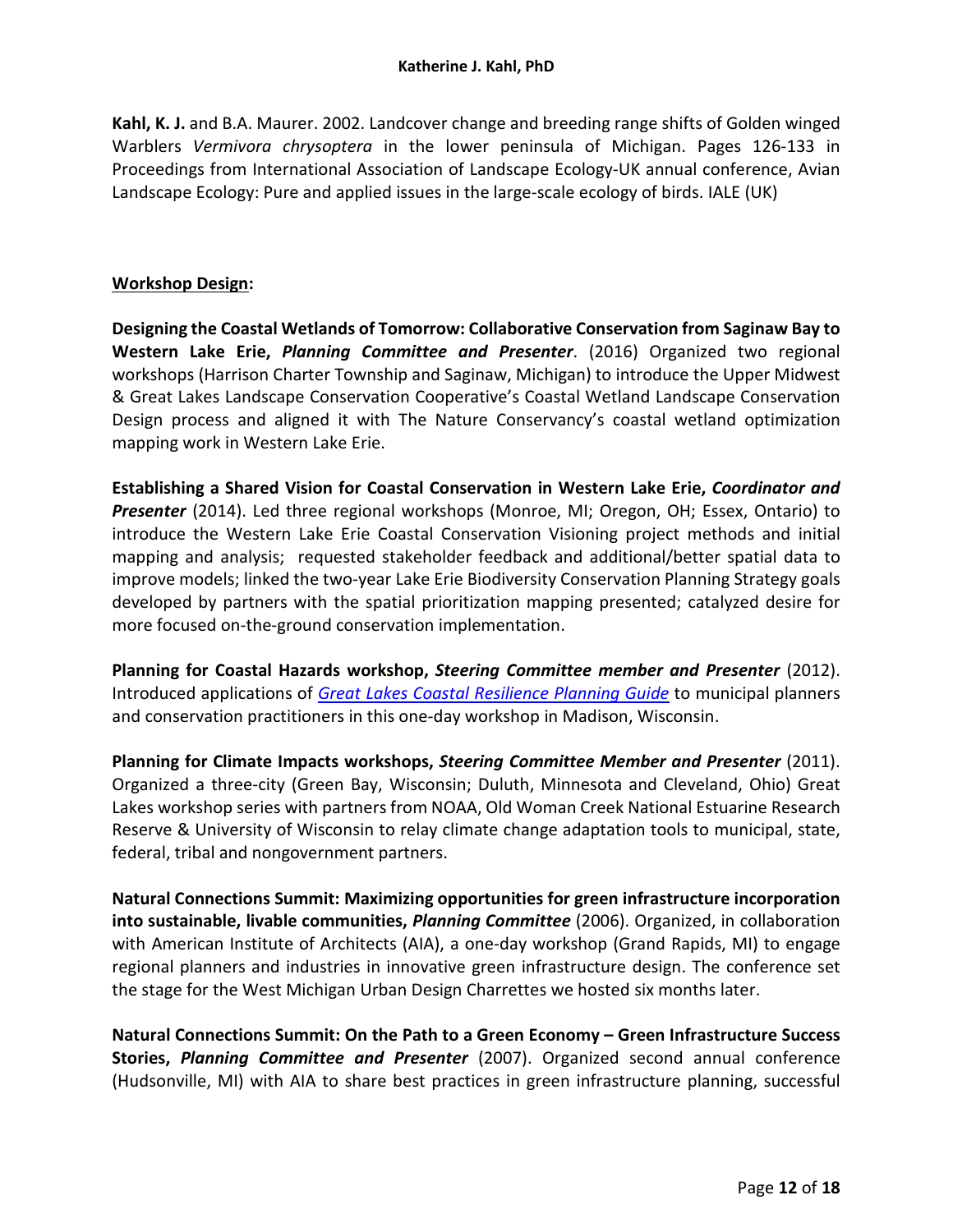funding strategies, collaborative planning, between units of government and new ways to think about and assess the economic value of natural resources.

#### **Case Studies**

**K. Kahl**, R. Franks Taylor and T. Baranowski. 2016**.** Climate Considerations for Habitat Restoration. Great Lakes Coastal Resilience Planning Guide. [http://greatlakesresilience.org/case-studies/habitat-environment/climate-considerations](http://greatlakesresilience.org/case-studies/habitat-environment/climate-considerations-habitat-restoration)[habitat-restoration](http://greatlakesresilience.org/case-studies/habitat-environment/climate-considerations-habitat-restoration)

**Kahl, K.** and H. Stirratt. 2012. Survey Says. . . Great Lakes Coastal Communities Choose Climate Adaptation! Gaining knowledge, skills and new decision-making frameworks*.* <http://nature.org/greatlakesclimate>

**Kahl, K.** and H. Stirratt. 2012. What Could Changing Great Lakes Water Levels Mean for our Coastal Communities? A case for climate-adapted planning approaches. <http://nature.org/greatlakesclimate>

**Kahl, K.**, K. Hall, K. France, M. Cornett, P. Doran. 2012. Jump-starting Climate Adaptation: Catalyzing conservation strategy updates through climate clinics in New York, Minnesota and the Dakotas.<http://nature.org/greatlakesclimate>

**Kahl, K.**, K. Hall, J. Walk, S. Hagen, A. Lange, P. Doran. 2011. Updating the Illinois Wildlife Action Plan: Using a vulnerability assessment to inform conservation priorities. <http://nature.org/greatlakesclimate>

**Kahl, K**., K. Hall, M. White, M. Cornett, P. Doran. 2011. Planning for the Forests of the Future: Updating Northeast Minnesota's forest management strategies. <http://nature.org/greatlakesclimate>

#### **Radio**

**Kahl, K.** 2018. WBZ Women's Watch. Interview with Ellen Sherman on the role of women in coastal conservation. [\(https://www.iheart.com/podcast/1002-Womens-Watch-](https://www.iheart.com/podcast/1002-Womens-Watch-28654282/episode/ecologist-katie-kahl-29142974/)[28654282/episode/ecologist-katie-kahl-29142974/\)](https://www.iheart.com/podcast/1002-Womens-Watch-28654282/episode/ecologist-katie-kahl-29142974/)

**Kahl, K.** 2016. Minnesota Public Radio. Interview on implications of Great Lakes water level change and potential coastal community impacts. [http://wtip.org/lsproject-water-levels-tell](http://wtip.org/lsproject-water-levels-tell-story-lake-superior)[story-lake-superior.](http://wtip.org/lsproject-water-levels-tell-story-lake-superior)

**Kahl, K**. 2011-2014. Lansing Community College Radio & Television, *Coffee Hour* program. Invited guest to discuss emerging environmental issues in Michigan and the Great Lakes.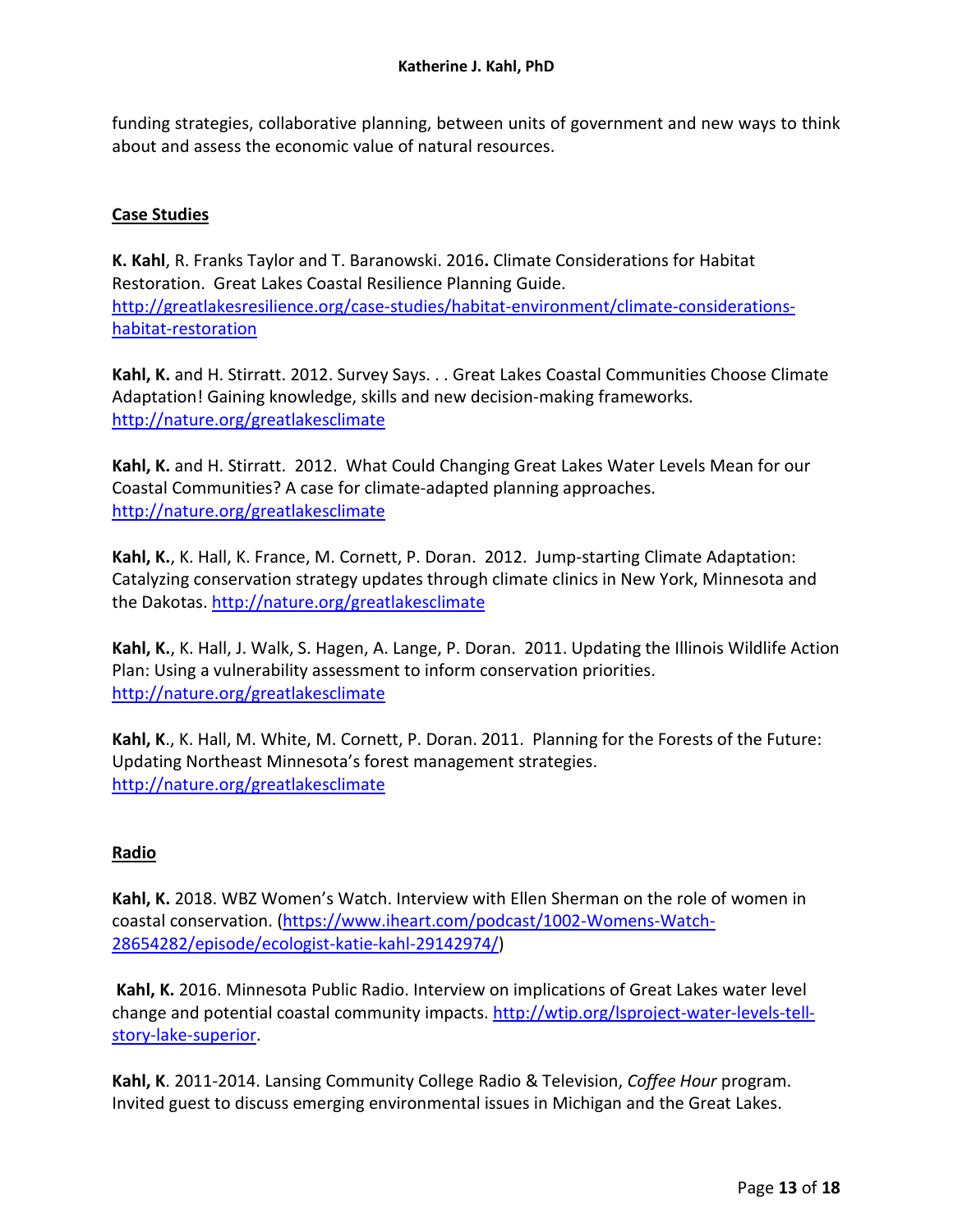### **Television**

**Kahl, K.** 2013. Detroit Public Television "Great Lakes Now": Investing in Nature. Facilitated live panel discussions showcasing regional experts, explored how the natural resources of the Great Lakes basin sustain our way of life and how businesses and municipalities are investing in nature, not only to preserve these lifestyle benefits, but to improve their business bottom line and competitive marketplace advantage. [www.greatlakesnow.org/2013/07/great-lakes-now](http://www.greatlakesnow.org/2013/07/great-lakes-now-connect-investing-in-nature)[connect-investing-in-nature](http://www.greatlakesnow.org/2013/07/great-lakes-now-connect-investing-in-nature)

**Kahl, K.** 2013. Detroit Public Television "Great Lakes Now": Beaches. Facilitated live panel discussions with multi-sector leaders describing coastal management and water quality challenges brought on by aquatic invasive species, stormwater and sewer management. <http://www.greatlakesnow.org/connect/#beaches>

### **Blog**

Doran, P. and **K. Kahl**. 2014. The Coastal Wetlands of Western Lake Erie: Have We Lost our Swiss Army Knife? Invited blog post by the International Joint Commission. http://www.ijc.org/en /blog/2014/10/28/coastal wetlands lake erie tnc/

#### **Video**

**Kahl, K**. 2012. Great Lakes Water Level Changes: Addressing Risks and Impacts on Coastal Assets. <https://www.youtube.com/watch?v=lvqUzgWXCkY&feature=youtu.be>

#### **Presentations**

**Kahl, K**. 2016. Identifying Resilient Coastal Wetland Restoration Opportunities in Western Lake Erie. Great Lakes Stopover Symposium. Millwaukee, WI.

**Kahl, K**. 2016. Designing Coastal Conservation to Deliver Human Well-being Benefits in Western Lake Erie. Social Coast Forum. Charleston, SC.

**Kahl, K**., D. Pearsall, G. Annis, P. Doran, C. May. 2016. Coastal Conservation in Western Lake Erie. Midwest Fish & Wildlife Conference. Grand Rapids, MI.

Pearsall, D., **K. Kahl**, G. Annis, P. Doran, C. May, D. Ewert. 2015. Developing a Shared Vision for Coastal Conservation in Western Lake Erie. State of the Strait Bi-Annual Conference. Ypsilanti, MI.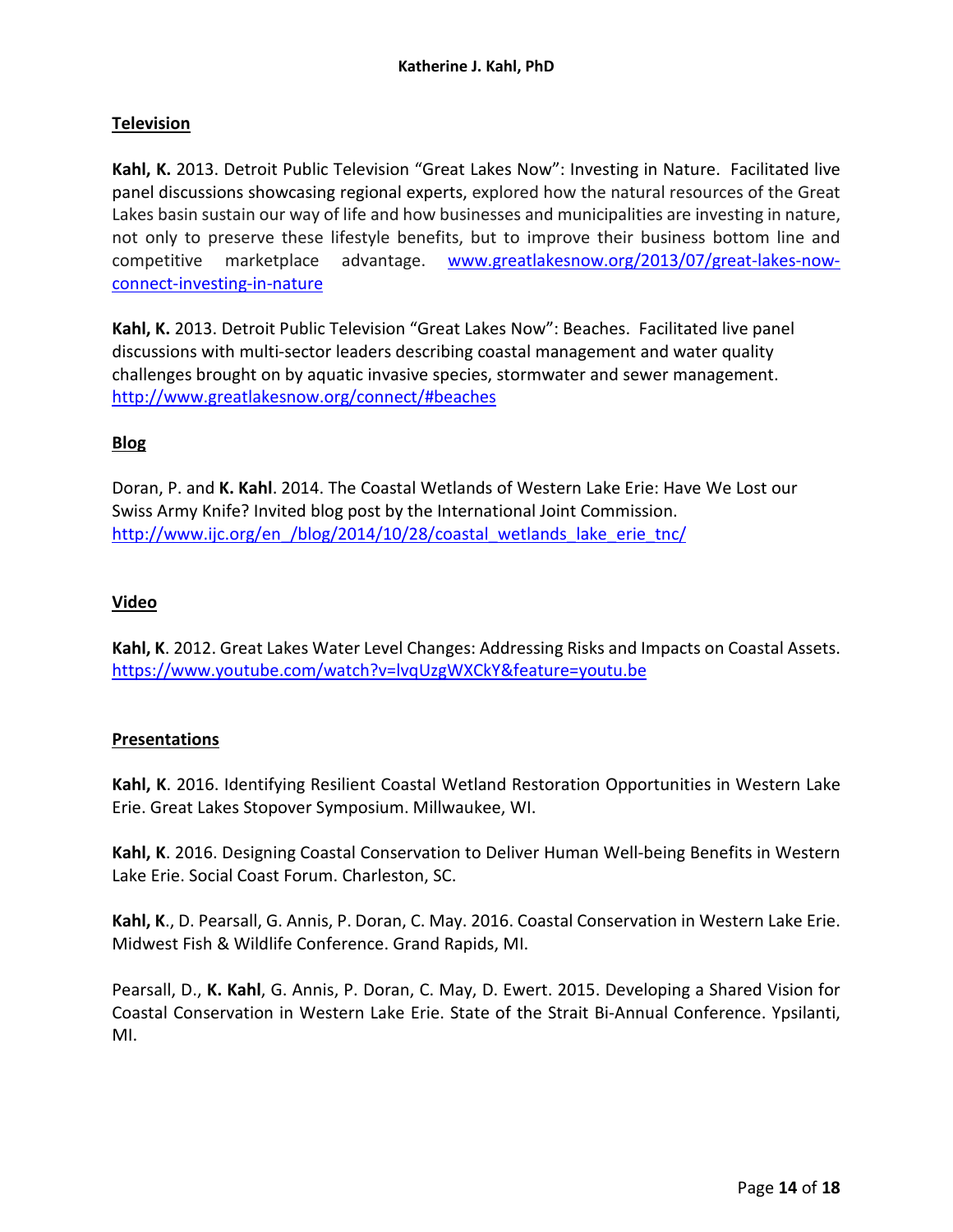Pearsall, D., **K. Kahl**, G. Annis, P. Doran, E. Game, E. Washburn. 2015. Conservation for People: Integrating Human Wellbeing into Coastal Conservation for Western Lake Erie. International Association of Great Lakes Research. Burlington, VT.

Pearsall, D., G. Annis, **K. Kahl**. 2015. Creating A Shared Coastal Vision in Western Lake Erie. Biodiversity Without Boundaries: NatureServe Annual Conference. Traverse City, MI.

**Kahl, K**. 2014. Great Lakes Community Resilience: No Adverse Impact Workshop, Milwaukee, WI.

Chadderton, L., A. Tucker, **K. Kahl**, D. Hamilton. 2014. Harmonizing Great Lakes Regulated Species: Reconciling a Regional Patchwork of Approaches and Prohibited Species. Biotic Conference, Milwaukee, WI.

**Kahl, K**. 2014. Building a Western Lake Erie Coastal Conservation Vision. Keynote Address, Midwest Land Trust Alliance conference. Invited keynote speaker. Holland, MI.

Kahl, K. 2013. Climate Change in the Great Lakes Region. Eastern Michigan University. Invited guest lecturer to Biology Department graduate students. Ypsilanti, MI.

Nelson, D., H. Elmer, **K .Kahl** and P. Robinson. 2013. Great Lakes Climate Needs and User-Focused Adaptation Programs. International Association of Great Lakes Research: Great Lakes Restoration & Resiliency. West Lafayette, IN.

**Kahl, K**., H. Elmer and P. Robinson. 2013. Facilitating Adaptation to Climate Variability and Change Through Community Engagement and Mobilization. National Adaptation Forum. Denver, CO.

**Kahl, K**., and R. Franks Taylor. 2013. Tools You Can Use at the Cross-Roads of Climate and Coasts. National GeoTools Conference. Myrtle Beach, SC.

**Kahl, K.** and R. Franks Taylor. 2013. Great Lakes Coastal Resilience Planning Guide: Habitat & Environment Case Study Breakout. Toledo Coastal Climate Adaptation and Resilience Workshop. Toledo, OH.

**Kahl, K**. 2013. Climate Collaboratory Communications. Climate Adaptation Collaboratory Advisory Board meeting. Hosted by University of Notre Dame and TNC. South Bend, IN.

**Kahl, K**. Nov. 2012. Great Lakes Climate Adaptation Case Studies and Video: A Focus on Multisector Interests in Great Lakes Water Levels. NOAA Digital Coast Partnership bi-annual partner meeting. Charleston, SC.

**Kahl, K**. June 2012. Case Study Concepts. NOAA Great Lakes Regional Climate Team Meeting. Green Bay, WI.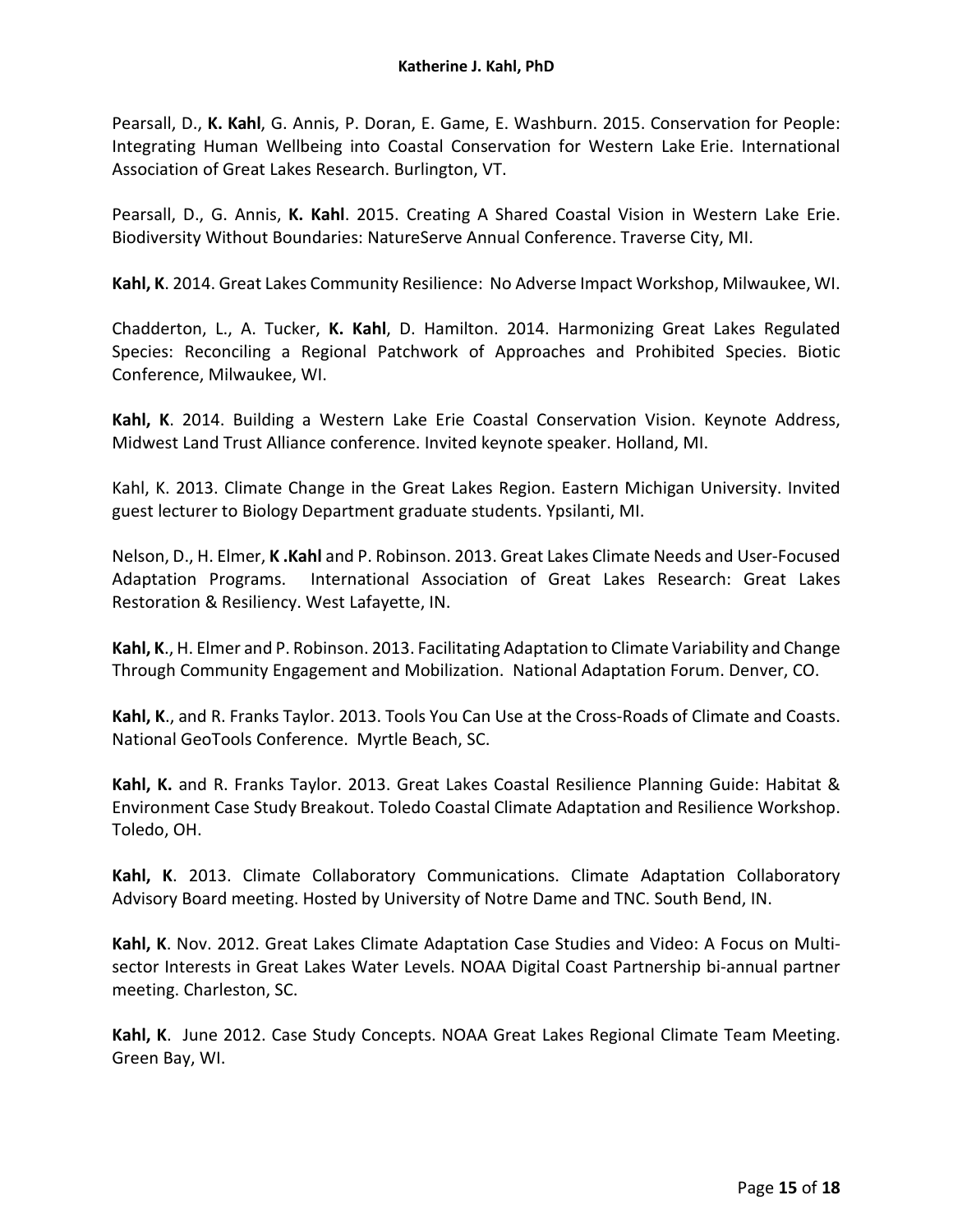**Kahl, K**. June 2012. Networking & Communicating about Coastal Resiliency. Coastal community hazard assessment workshop. Organized by NOAA and the Association of State Floodplain Managers. Green Bay, WI.

**Kahl, K**. Apr, 2012. Great Lakes Conservation Panel. Greater Lansing community education forum. Invited and hosted by People's Church. East Lansing, MI.

**Kahl, K**. and K. Hall. 2012. Climate Tools Café: Climate Adaptation Collaboratory. Climate Change Adaptation in the Northwoods: Information, tools and collaboration. Northern Institute of Applied Climate Science & The Nature Conservancy. Otsego, MN.

**Kahl, K**. Feb. 2012. Climate and Michigan's Water Resources. Invited "special topic" presentation to Michigan Department of Environmental Quality's Water Resource Division Retreat. Lansing, MI

**Kahl, K**. Jan. 2012. Adapting Management Strategies to Climate Change Threats: Stories from the field. Stewardship Network annual conference. Michigan State University Kellogg Center. East Lansing, MI.

Walk, J., and **K. Kahl**. Dec. 2011. Adaptation for Fish and Wildlife Conservation in the U.S. Midwest. Ohio's Wildlife in a Changing Climate: Sustaining habitats and diversity workshop. Organized by NOAA and the Ohio Department of Natural Resources. Columbus, OH.

**Kahl, K**. Dec. 2011. The Nature Conservancy's Great Lakes Project Climate Change Adaptation Strategy. Invited symposium: Climate Change - What It Means to Management and Research Priorities. 72<sup>nd</sup> Annual meeting of the Midwest Fish and Wildlife Association. Des Moines, IA.

**Kahl, K.** Oct. 2011. Climate-Smart, Communications-Challenged: building a better case study. TNC's National All-Science Conference. Olive Branch, MS.

**Kahl, K**. Apr. 2011. Climate Change Adaptation: Applications from the field. Invited symposium. Michigan chapter, American Fisheries Society. Petoskey MI.

Hall, K., and **K. Kahl**. 2011. Climate Smart Conservation: Adapting our Work to a Changing World*.*  Heart of the Lakes Center for Land Conservation Policy 6<sup>th</sup> Annual Summit. Lansing, MI.

**Kahl, K**. 2010. Strategic Conservation Planning Resources for Michigan's Regional Land Conservancies. Webinar to Michigan's 30 regional land conservancies reporting on tools created to assist land conservation strategies.

**Kahl, K**. 2010. Conservation 101 for Strategic Conservation Planning. Southeast Michigan Land Conservancy Board of Directors meeting. Invited presentation. Ypsilanti, MI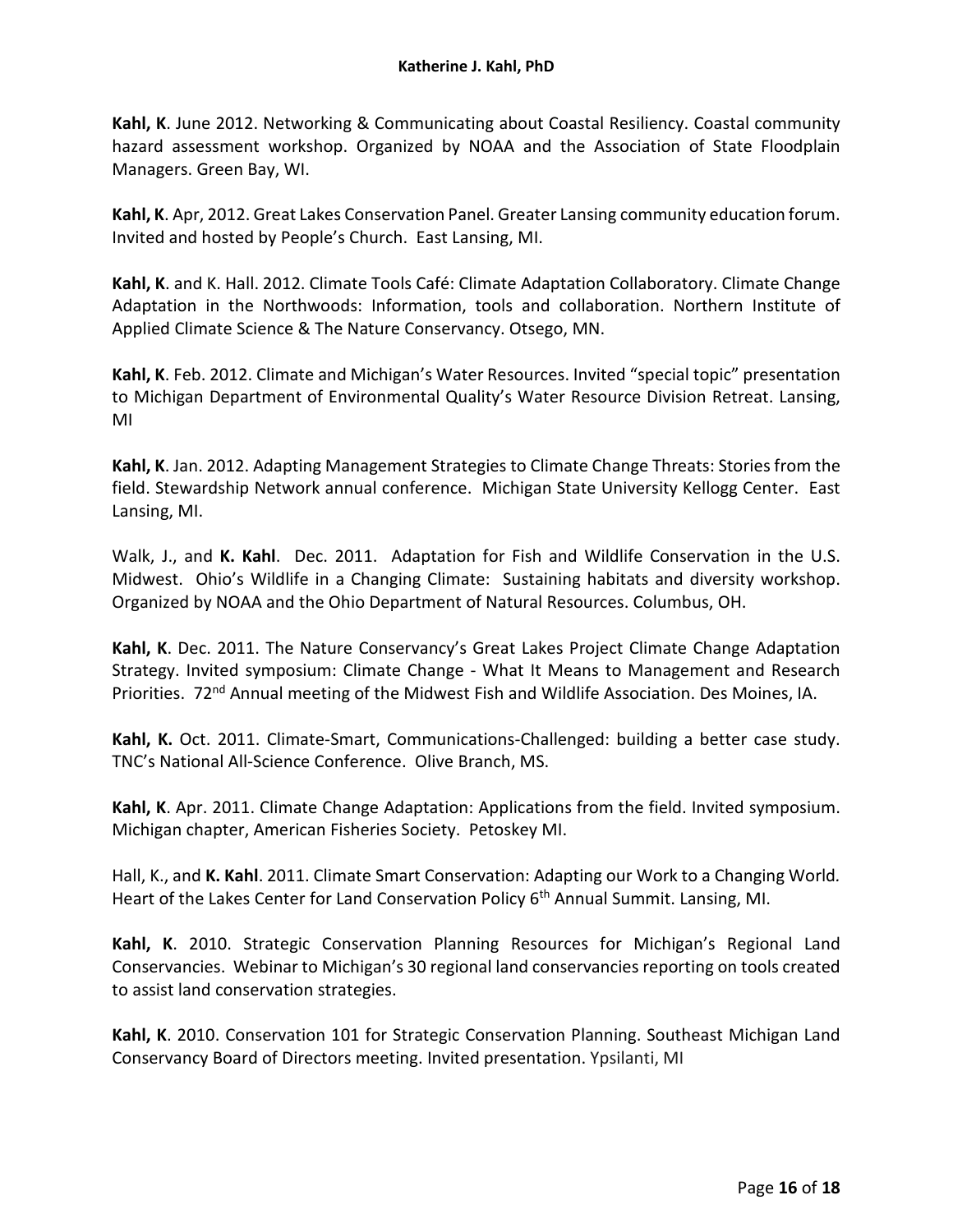**Kahl, K**. 2010. Envision MI Lands: Strategic Conservation Planning in Michigan. Heart of the Lakes Center for Land Conservation Policy Board of Directors.

**Kahl, K**. 2009. Developing a Conservation Vision for Michigan. Michigan Conservation Forum. Lansing, MI

**Kahl, K**. 2009. Importance of Agricultural Preservation in Michigan. Annual Summit, Heart of the Lakes Center for Land Conservation Policy. Lansing, MI.

**Kahl, K.J**. and K.F. Millenbah. 2007. Predictive Habitat Parameters for Michigan Prairie Warbler Populations. Midwest Fish and Wildlife Conference. Madison, WI.

**Kahl, K.J**. and K.F. Millenbah. 2007. [Predictive Modeling for State Endangered Bird Populations](javascript:var%20myWindow=window.open()  [in Michigan.](javascript:var%20myWindow=window.open() Ecological Society of America. San Jose, CA.

**Kahl, K.J.** and K.F. Millenbah. 2005. Identifying Landscape Parameters of Prairie Warbler Territories in Michigan. Midwest Fish and Wildlife Conference. Grand Rapids, MI.

**Kahl, K.J**. and K.F. Millenbah. 2005. The Future of Prairie Warblers in Michigan. Audubon Society of Kalamazoo October business meeting. Invited public presentation.

**Kahl, K.J**. and K.F. Millenbah. 2005. Predictive Modeling in Management: Identifying the appropriate management sale for state-endangered Prairie Warbler populations in Michigan. Department of Natural Resources Southwest Michigan Management Unit meeting. Invited presentation.

**Kahl, K.J**. and K.F. Millenbah. 2005. Creating a Predictive Management Tool for Prairie Warbler Conservation in Michigan. 20th Annual Symposium of the United States Regional Chapter of the International Association for Landscape Ecology, SUNY-ESF, Syracuse, New York.

**Kahl, K.J**. and B.A. Maurer, 2003. Effects of Land Cover Change on Golden-winged and Bluewinged Warblers in Michigan. American Ornithologists Union Annual Meeting, University of Illinois, Champaign-Urbana.

**Kahl, K.J.** and B.A. Maurer. 2002. Landcover change and breeding range shifts of Golden-winged Warblers *Vermivora chrysoptera* in the lower peninsula of Michigan. International Association of Landscape Ecology-UK annual conference, Avian Landscape Ecology: Pure and applied issues in the large-scale ecology of birds. IALE (UK)

**Kahl, K.J**. 2002. Golden-winged Warblers in Michigan. Audubon Society of Kalamazoo March business meeting. Invited public presentation.